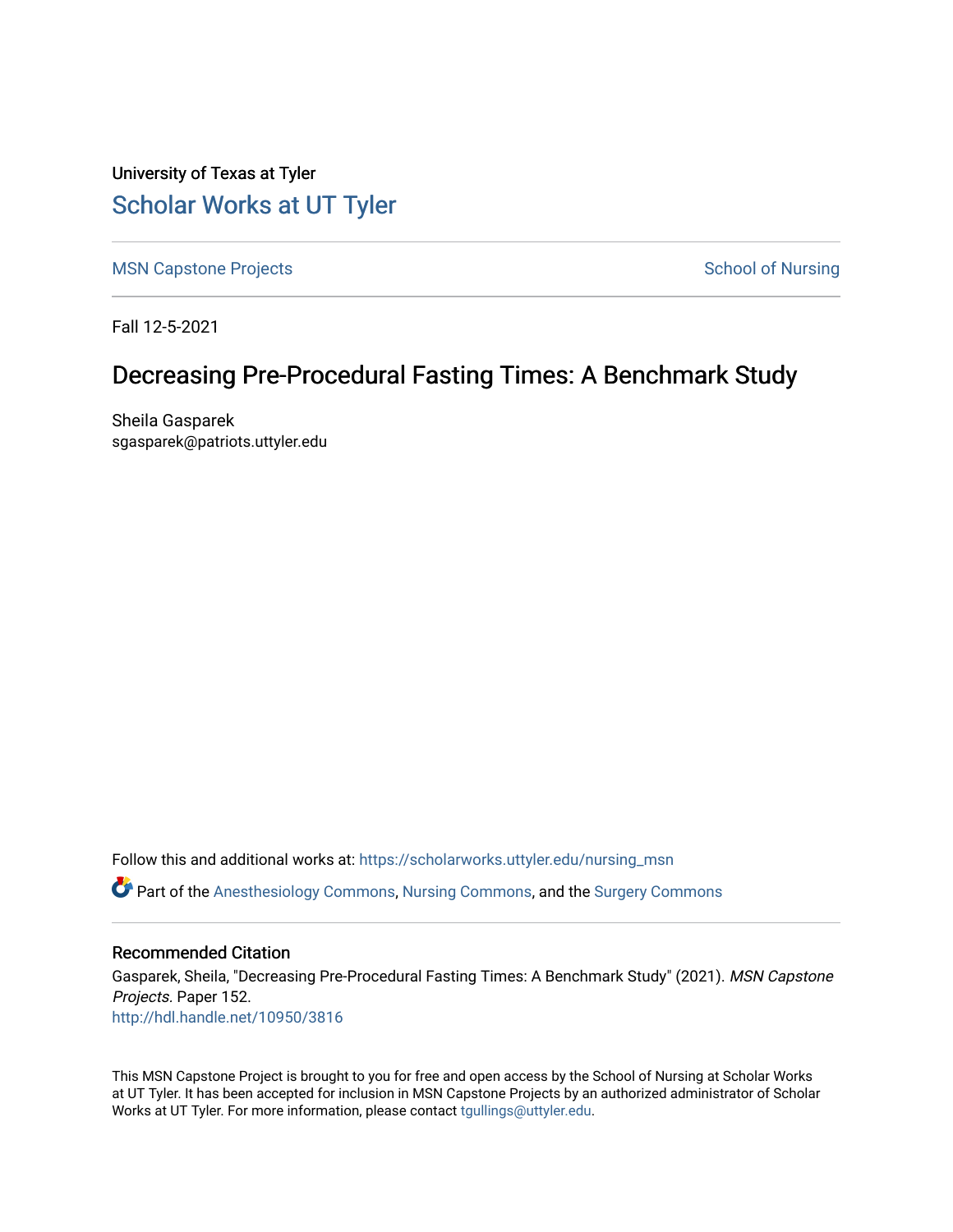Decreasing Pre-Procedural Fasting Times Benchmark Study

## A Paper Submitted in Partial Fulfillment of the Requirements for

## NURS 5382

In the School of Nursing

The University of Texas at Tyler

by

Sheila Gasparek

December 4, 2021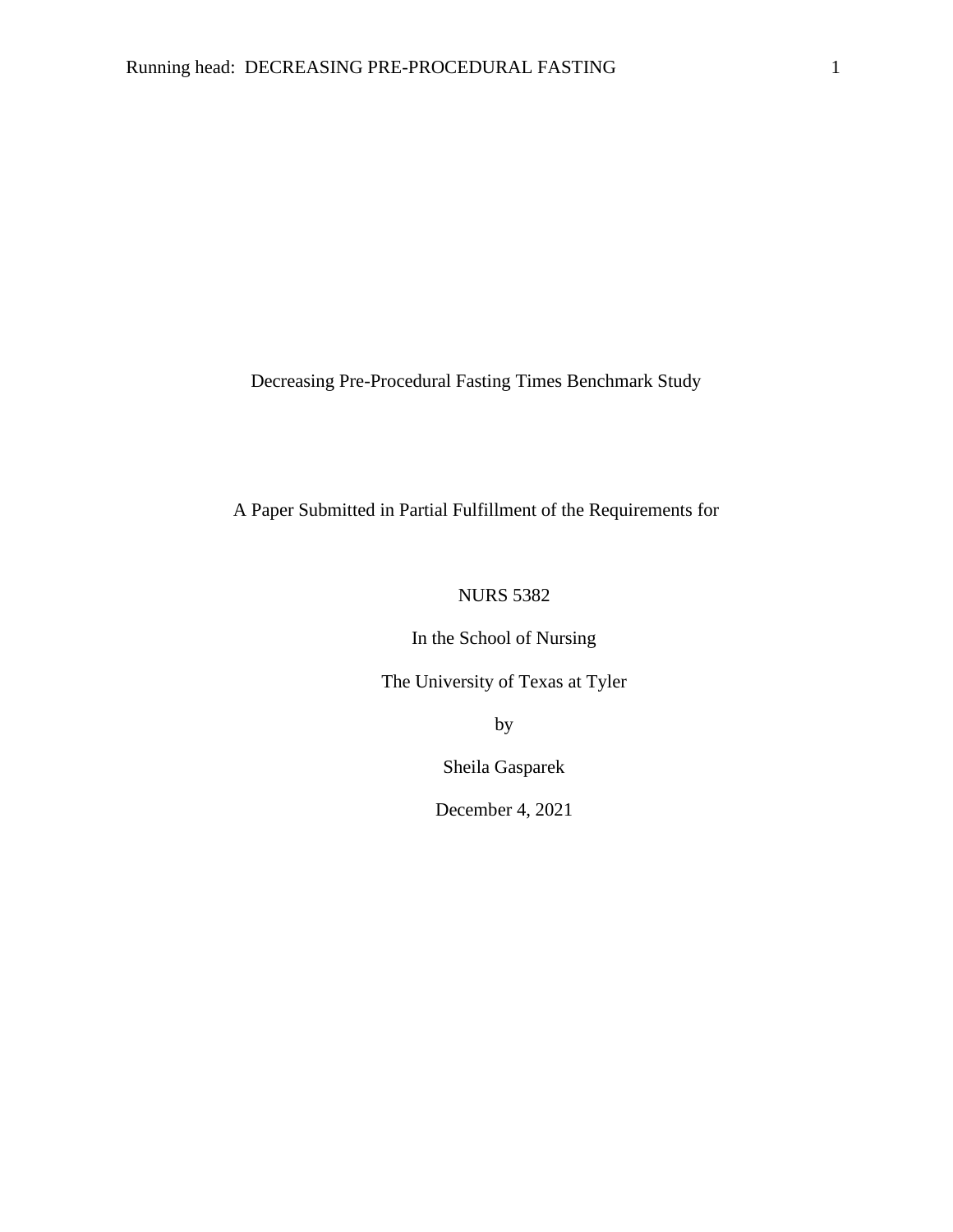### Executive Summary

On a busy Surgical Trauma unit, scheduled procedures and operations are often delayed for priority emergent cases. Patients admitted to the unit with delayed procedures often endure extended fasting times beyond the six-hour intention of standard nothing by mouth (NPO) after midnight fasting order. With prolonged fasting times, patients inquire about pending surgery times and dietary options. Some providers may allow ice chips, but most doctors prefer patients to remain NPO in case Operating Room availability opens for surgery, leaving already anxious and uncomfortable patients more frustrated as prolonged fasting affects patients' physical and psychological well-being (Anderson & Comrie, 2009). Patient complaints reveal an opportunity to improve patient perceptions of hunger, thirst, comfort, and satisfaction. With the goal to increase patient satisfaction, the following PICOT was examined: In preoperative adults and children (P), how does allowing clear fluids pre-operatively (I) compared to remaining NPO (C) affect aspiration risk (O) during surgery (T)?

Research reveals strong evidence that supports shortened fasting times prior to procedures. Since 1999, current evidence allows clear fluids up to two hours prior to surgery for healthy children and adult patients that are not at high risk for aspiration undergoing anesthesia (American Society of Anesthesiologists Committee [ASAC], 2011). Evidence shows there is no need to keep low-risk preoperative patients NPO for extended periods; however, adoption of these updated fasting guidelines has been slow to be ingrained into organizational culture with most prescribers adhering to the long-held standard NPO after midnight fasting practice in both inpatient and outpatient settings. Because changes to clinical practice have been slow, it is important to disseminate findings that increase compliance with evidence-based practice and increase patient satisfaction with low implementation costs.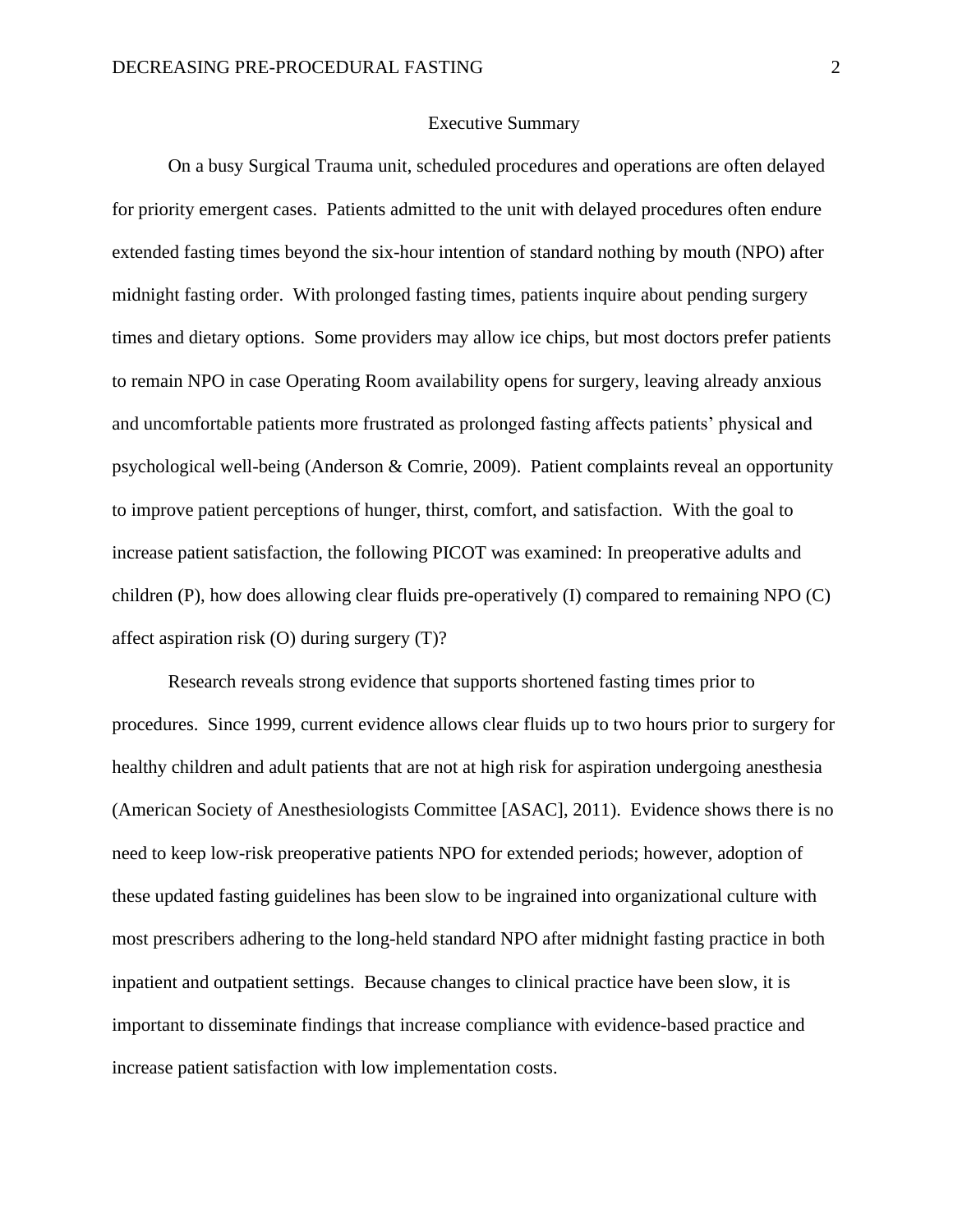Decreasing Pre-Procedural Fasting Times Benchmark Study

### **Background and Rationale**

While many hospitals do not claim strict NPO fasting policies, studies show that few hospitals adhere to full preoperative fasting guidelines of two hours for clear liquids and six hours for solid food prior to procedure (Green et al., 2020; Merchant et al, 2020). Prescribers worry about effects of excessive fasting but are reluctant to relax the policy due to concerns of aspiration and appropriate amount of volume though post-1984 studies show no aspiration related morbidity in children and no reports of death in health adults (Green et al., 2020). Nurses want the best for their patients, but many are not aware of modern fasting guidelines, so they are not able to effectively act as patient advocates due to a lack of knowledge (Millard et al., 2018). The lack of knowledge and lack of change indicates healthcare professionals lack competency and standard fasting practice is substandard.

Changing pre-procedural fasting guidelines from a long-held standard practice with complex barriers to implementation is a challenge with no easy solution. However, changing local practice to comply with national guidelines will improve known adverse consequences of extended fasting like irritability, dehydration, hypoglycemia, poor nutrition, electrolyte imbalance, poor wound healing, increased risk of developing pressure sores, and depressed immune system (Green et al., 2020; Millar, 2009). These adverse physical effects may contribute to preoperative complications and can lead to negative emotional and psychological effects such as an uncomfortable preoperative period (Anderson & Comrie, 2009). To tackle this issue, creativity and innovation are necessary to change outdated fasting practices that will improve the patient experience with a low risk of harm.

#### **Project Goals**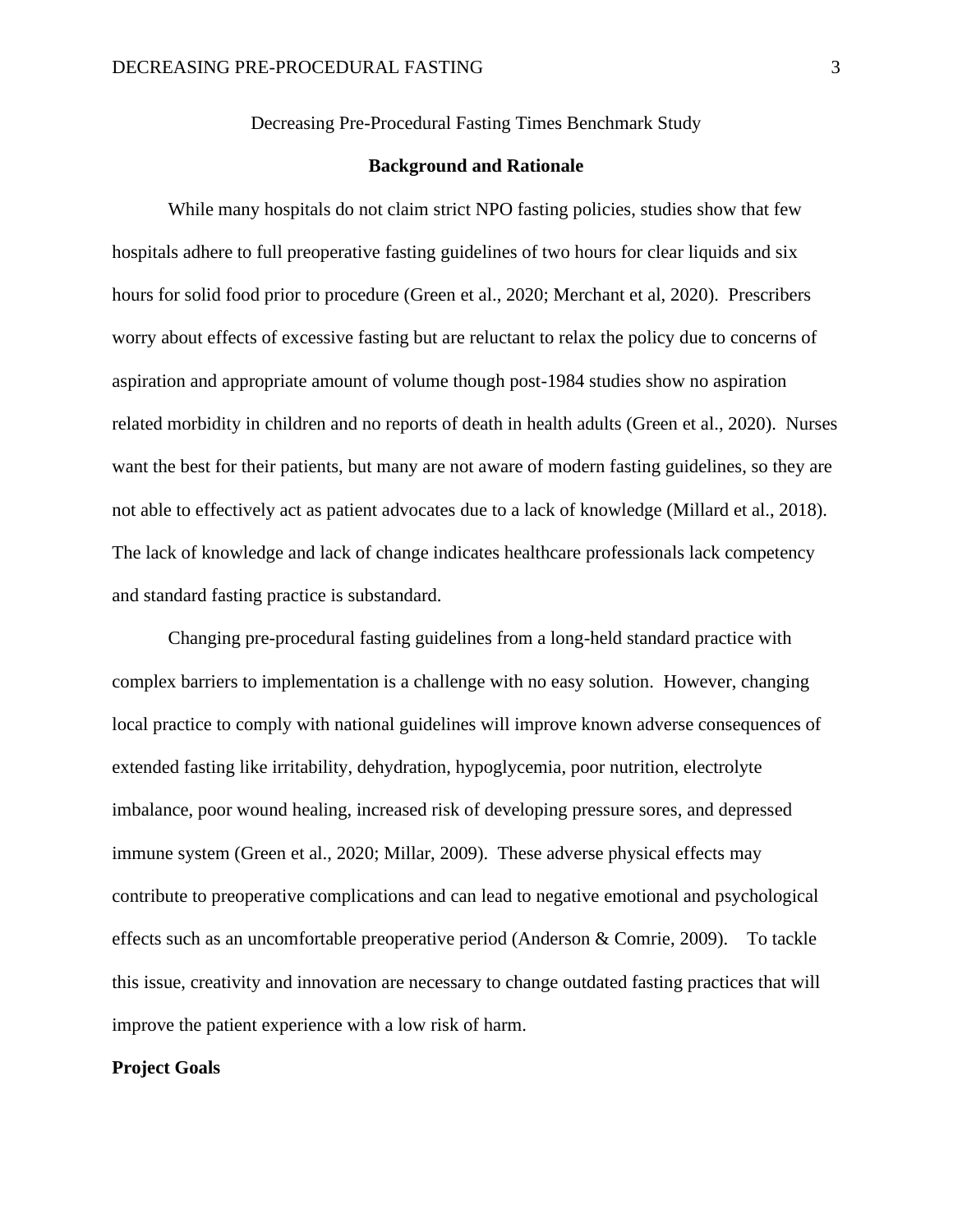The goal of this benchmark study is to implement a pilot project to reduce pre-procedural fasting times in accordance with current guidelines and evidence. Liberal fasting guidelines have been long updated; yet clinical practice implementation has been slow. Therefore, it is important to bring awareness of prolonged fasting times, knowledge gaps, and current clinical practice. The project's aim is to utilize quality improvement methodology to reduce excess fasting times with a goal of achieving experienced clear liquid fasting times (CLFT) less than or equal two hours in over 60% of eligible patients within one year of pilot interventions. Secondary aims include measuring adoption rates, patient satisfaction, and monitoring balancing measures.

This project will evaluate healthcare professional's current knowledge of professional standards and assess patient preferences and how professionals view their team relationships. In compliance with the QSEN competencies, patient centered care will be achieved by recognizing patient's preferences and allowing for integration of best evidenced-based practice for low-risk aspiration patients. Utilizing evidence-based practice ensures risk of harm to patients and providers is minimized, especially when information and technology can enhance communication and quality improvement. The QSEN competencies will be supported by developing teamwork and collaboration.

**Setting.** With standard fasting orders being common in the United States, any surgical unit or facility may be considered for this change project. However, this project was formulated for a large 882-bed academic teaching hospital servicing adults and some pediatrics. The facility is the primary trauma center for the county with diverse surgical population. A pilot project will be implemented in inpatient surgical units including the Surgical Intensive Care Unit, Progressive Care Unit, and Medical Surgical Unit. The final goal is to spread the scale to all units in the hospital system as a sign of adoption and institutionalization.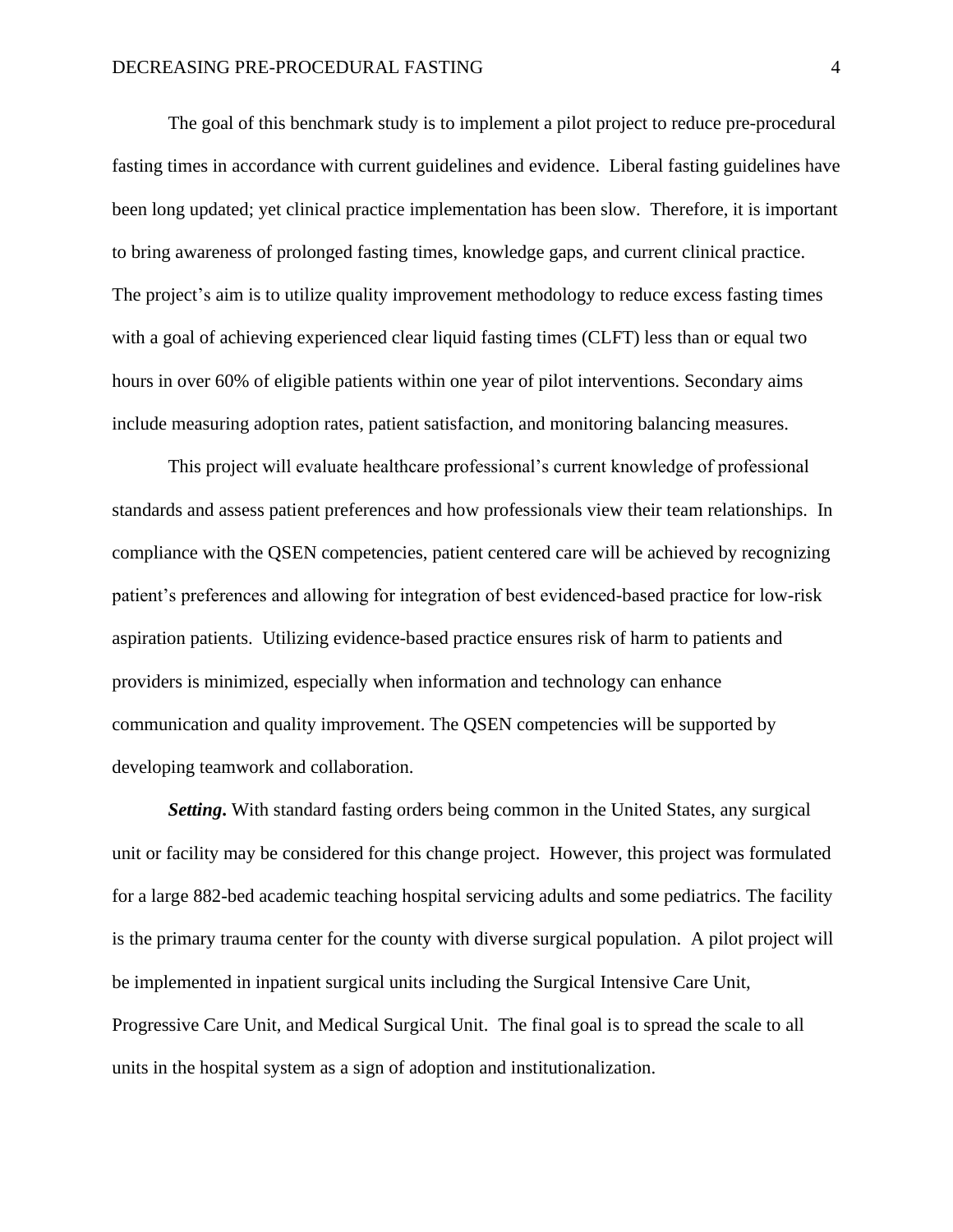### **Steler Model Timetable**

Since this change project relies on individual practitioner practices, the Stetler model is optimal to guide this change project it focuses on the use of "critical thinking, reasoned variation, and individualization by each practitioner" (Dang et al., 2015) to facilitate safe and effective nursing practice change on the surgery units. The Stetler Model was utilized to guide implementation through a series of five progressive phases that includes (I) preparation, (II) validation, (III) comparative evaluation/decision making, (IV) translation/application, and (V) evaluation. The table below provides an overview of phase goals and tasks that are completed or pending. Each phase was allotted four months to achieve task aims; however, many phase tasks overlap and occur concurrently. When coronavirus has subsided and the organization is ready to proceed with the change project, the Stetler Model will begin at phase III with four months allocated for each remaining phase. However, other phase tasks my start concurrently.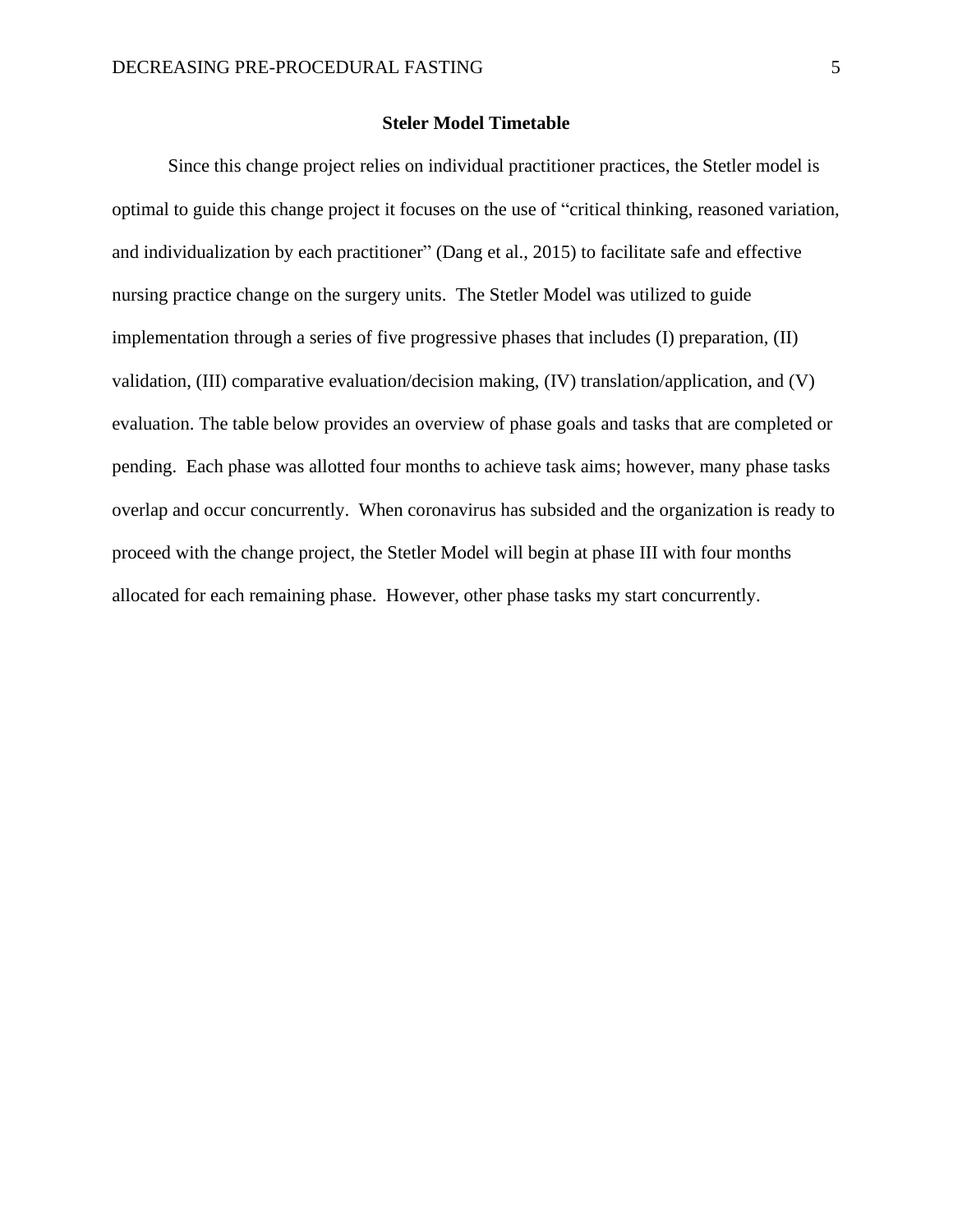### DECREASING PRE-PROCEDURAL FASTING 6

| <b>Phase I: Preparation</b> | <b>Phase II: Validation</b> | <b>Phase III: Comparative</b>           | <b>Phase IV: Translation/Application</b>           | <b>Phase V: Evaluation</b>                  |
|-----------------------------|-----------------------------|-----------------------------------------|----------------------------------------------------|---------------------------------------------|
|                             |                             | <b>Evaluation/Decision Making Goals</b> | Timeframe: 4 months                                | <b>Timeframe: 4 months</b>                  |
| Tasks Completed:            | Tasks Completed:            | Tasks Completed:                        | Tasks Completed:                                   | Tasks Completed:                            |
| - Purpose confirmed:        | - Credibility of            | - Cumulative findings synthesized       | - Key stakeholders identified.                     | - Goals for formal design confirmed.        |
| catalyst explored;          | evidence confirmed:         | and decision to use findings per        | - Change/implementation strategies planned per     | - Consider cost/benefit and various         |
| affirmed perceived          | critical appraisal of       | strength of overall evidence shows      | relevant research and local barriers.              | evaluation efforts                          |
| problems with infernal      | evidence that includes      | best EBP practice.                      | - Anticipate hurdles regarding no change in        |                                             |
| evidence (current           | system reviews and          | - Criteria evaluated with detailed      | practice (physicians do not update orders) and     |                                             |
| practice).                  | guidelines; level and       | qualifiers of application selected      | implement processes (like education and open       |                                             |
| - Context confirmed:        | quality of evidence are     | including inclusion/exclusion data.     | forums with physicians and hospital leaders to     |                                             |
| internal and external       | specified.                  | - Detailed EBP implementation plan      | process this research evidence) to overcome        |                                             |
| factors considered.         |                             | formed including methods, levels,       | challenges.                                        |                                             |
| - Sources of evidenced      |                             | and direct instrumental use.            |                                                    |                                             |
| confirmed: type of          |                             |                                         |                                                    |                                             |
| research evidence           |                             |                                         |                                                    |                                             |
| determined: systematic      |                             |                                         |                                                    |                                             |
| reviews/guidelines.         |                             |                                         |                                                    |                                             |
| Tasks Pending:              | <b>Tasks Pending:</b>       | <b>Tasks Pending:</b>                   | Tasks Pending:                                     | Tasks Pending: Alternative Evaluations      |
| - None: Purpose,            | - None: there is clearly    | - Collection of baseline data to        | - Per operational details and qualifiers, formal   | - Obtain results/outcomes evidence by       |
| context, and sources of     | sufficient, credible        | determine magnitude of problem.         | design of EBP change project complete. Pending     | implementing interventions. Evaluation      |
| evidenced confirmed.        | external evidence that      | Access to electronic health record.     | package for dissemination and evaluation for       | utilizing PDSA cycles to ensure primary,    |
|                             | meets project needs.        | Access patient satisfaction and staff   | sustainability.                                    | secondary, and balancing measures achieved. |
|                             |                             | surveys or determine how to create      | Incorporate evidence into action:                  | - QI Team to frequently update stakeholders |
|                             |                             | surveys.                                | - Team formation and approvals necessary for       | about initiative and results with dashboard |
|                             |                             |                                         | project implementation with system leadership,     | that can be viewed by stakeholders and      |
|                             |                             |                                         | unit leadership, and ethic board pending. Identify | monthly meeting to discuss results.         |
|                             |                             |                                         | leaders of key stakeholder groups. May include     | - Use evidence within and across units to   |
|                             |                             |                                         | EBP mentor or champions/allies.                    | achieve goals.                              |
|                             |                             |                                         | - Apply interventions and PDSA review cycles.      | - Evaluate as part of routine practice.     |

### **Phase I: Preparation**

Preparation for evidence-based change project is complete with purpose, context, and sources of evidence confirmed.

### **Phase II: Literature Synthesis and Validation**

Guided by the PICOT question, a systematic literature search was conducted in January 2020 and repeated in October 2020 and September 2021 to acquire the best evidence. The databases searched included the Cumulative Index to Nursing and Allied Health Literature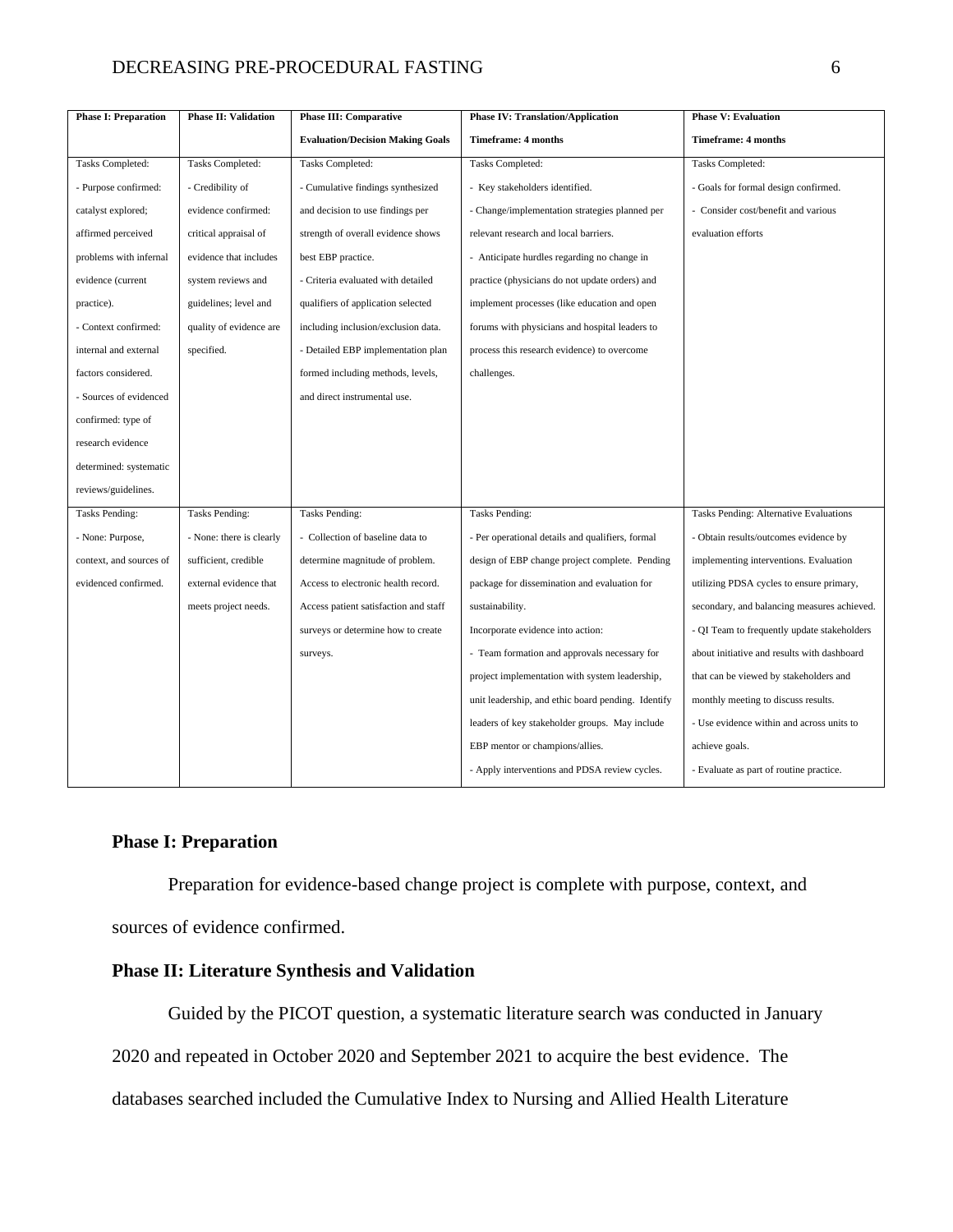(CINAHL) and PubMed in both English and non-English language. Keyword and controlled vocabulary searches included the following terms: *NPO; NPO before surgery; NPO after midnight; preoperative fasting; aspiration; aspiration risk; limited to preprocedural fasting; aspiration; and "NPO after midnight."* Several articles and studies found in the search were reviewed again for specificity to the PICOT question, and 12 articles were selected for critical appraisal.

Aspiration was not noted as an adverse effect with zero incidences reported in healthy children and adults (ASAC, 2011; Brady et al., 2003; Lin et al., 2017; Noba & Wakefield, 2019; Green et al., 2020; Yip et al., 2021). Compared to the standard nothing after midnight standard fasting policy, studies show that allowing fluids up to two hours prior to surgery resulted in no significant increase in gastric volume and had no effect on gastric pH (ASAC, 2011; Brady et al., 2003; Brady et al., 2009; Lin et al., 2017; Green et al., 2020; Yip et al., 2021). In fact, fasting does not guarantee an empty stomach or reduce gastric pH, so there is no association of aspiration and fasting times (Green et al., 2020; Yip et al., 2021). Studies measured perceived emotional and psychological notions with an improvement on these secondary variables (Brady et al., 2003; Brady et al., 2009; Noba & Wakefield, 2019).

Evidence shows the potential for harm is low to moderate if the patient is low risk for aspiration.The level of evidence (4 Level I studies) combined with the strength (moderate with clinically meaningful improvement) and quality (moderate quality) of the evidence suggests that implementation should be undertaken with clinical expertise and consideration for patients' preferences and their values for best practices.

Since evidence-based practice (EBP) has been established and updated, further research explores current clinical practice regarding fasting times and surveys indicate gaps in practice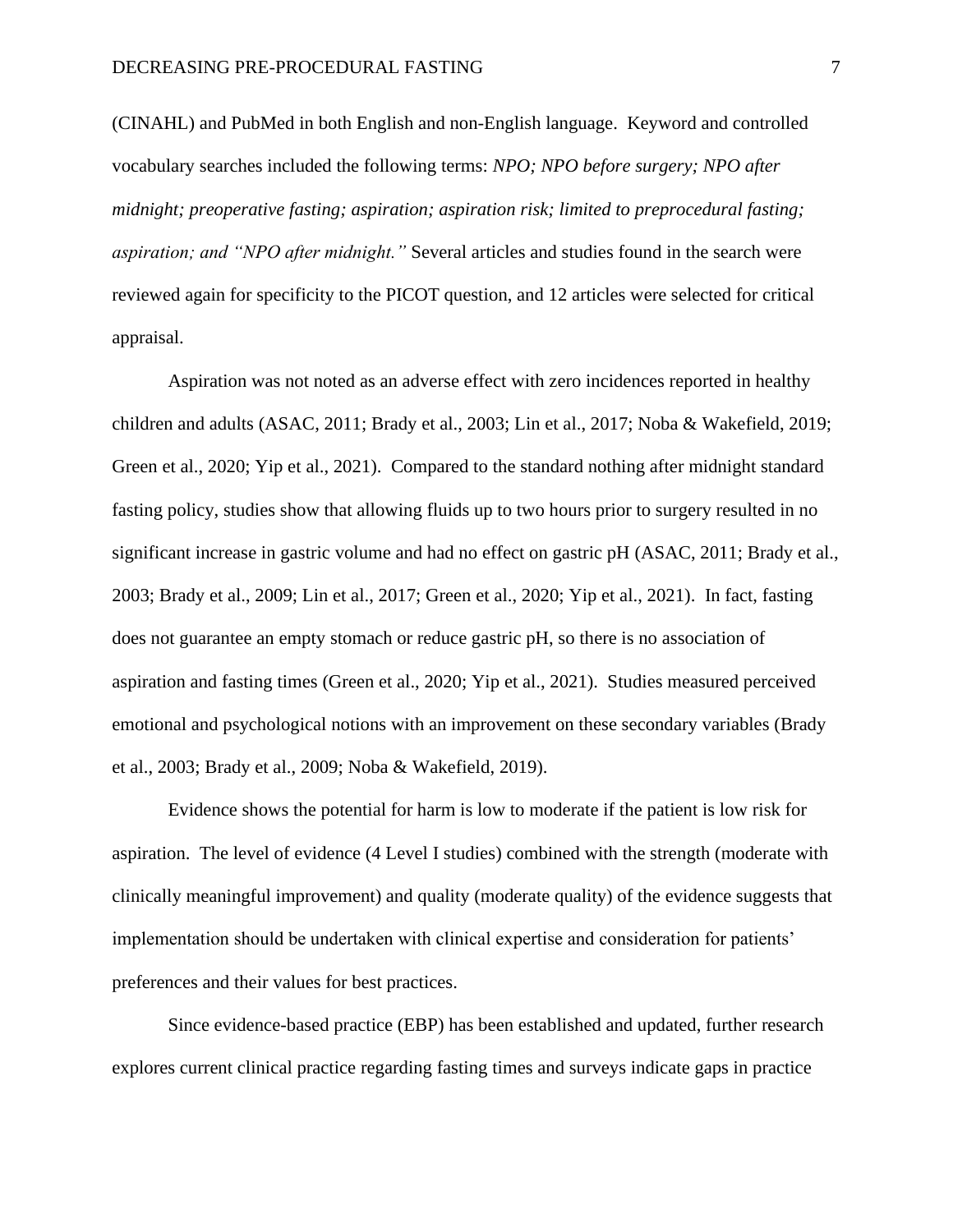### DECREASING PRE-PROCEDURAL FASTING 8

and knowledge of the updated fasting guidelines with 54% of anesthesiologists reporting allowing clear fluids two to three hours prior to procedure while only 42% of nurses being aware of updated fasting guidelines (Merchant et al., 2020; Millard et al., 2018). These studies reveal complex barriers to implementation including cultural concerns, unclear structures, unpredictable and inflexible systems, and lack of communication and knowledge (Millard et al., 2018; Merchant et al., 2020; Carey & Hogan, 2021).

With best practices and knowledge of perceived barriers established, several hospitals have published pilot studies that report their experience in reducing fasting times in both inpatient and outpatient settings. These studies successfully show the ability to reduce fasting times utilizing quality improvement methodologies without increased incidences of aspiration and improvements in emotional and psychological states (Newton et al., 2017; Isserman et al., 2019; Nye et al., 2019). These quality improvement projects provide a basis for organizations that wish to reduce fasting times and serve as models for quality improvement projects that facilities may implement and adjust as needed. Phase II is complete as critical appraisal of literature shows there is sufficient evidence that meets the project needs.

### **Phase III: Comparative Evaluation/Decision Making Goals**

Stetler's Model is introduced in phase III with a detailed EBP implementation plan on how to reduce pre-procedural fasting times in the selected pilot group. Phase III also specifies how to collect baseline data to evaluate historical aspiration rates and fasting times (current practice), staff knowledge gaps, and patient satisfaction. The four-month timeline will begin with phase III tasks.

**Method.** A one-year project timeline was selected but may be adjusted based on availability of facility resources like personnel. Inclusion criteria includes inpatients undergoing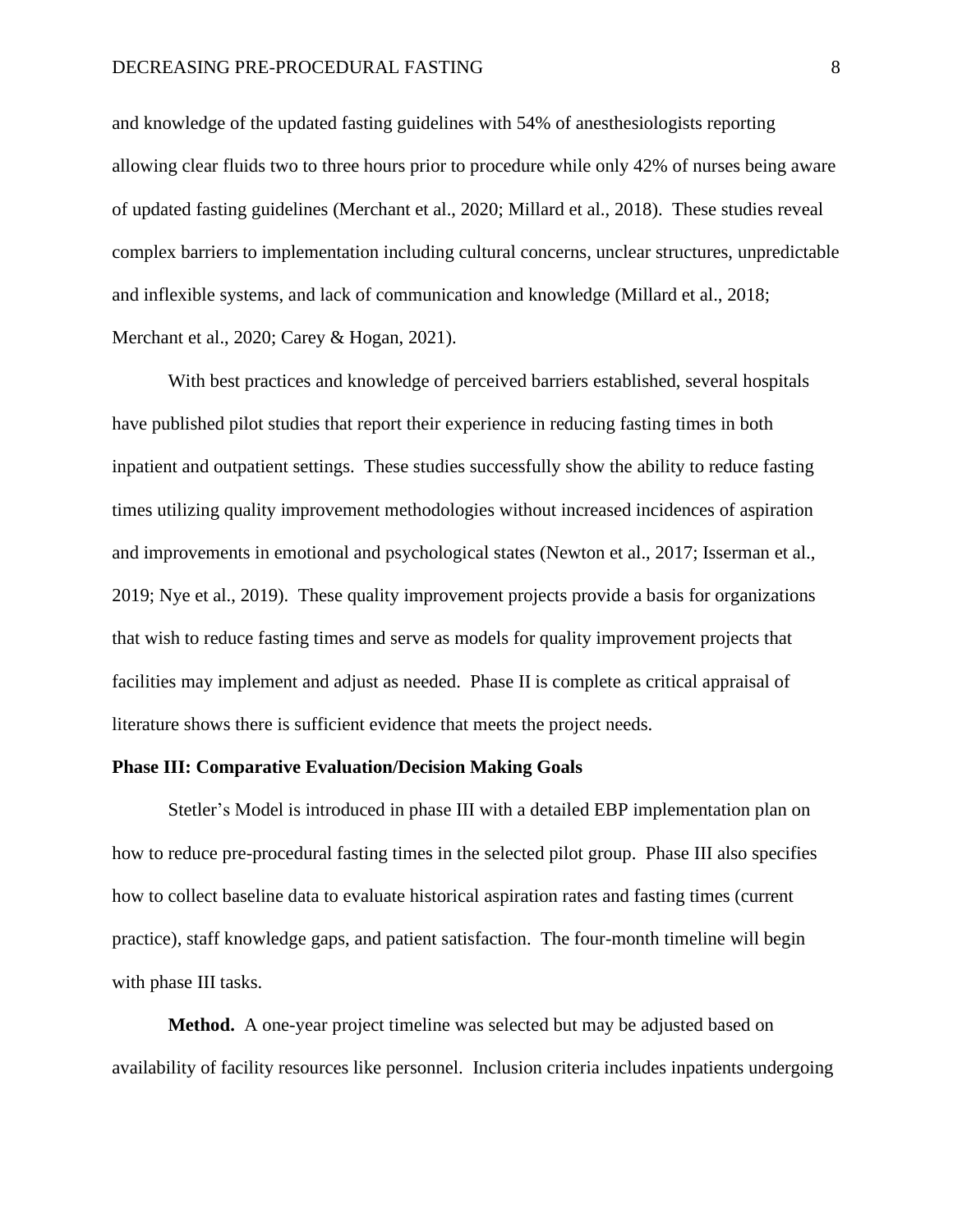anesthesia procedures. Exclusion criteria includes any patient with disease specific fasting instructions, with prescribed standard fasting instructions for other reasons, with history of delayed gastric emptying, with severe reflux, with achalasia, etc.

The Plan Do Study Act (PDSA) quality improvement process cycles will monitor primary, secondary, and balancing measures. The primary measure is fasting times less than or equal to two hours. The secondary measure is patient satisfaction survey scores and adoption rates by staff. Balancing measures that will be tracked include occurrence of regurgitation/emesis, occurrence of procedural complications, case delays and cancellations due to fasting guideline violations.

**Collection of Baseline Data.** Updated fasting guidelines have been in place for over a decade without implementation (Andrew-Romit & Van de Mortel, 2011), so further need for external data will be determined by stakeholders and gatekeepers. Internal data that may help change current clinical practice should focus on understanding the facility or unit's current standards and practices. To review internal data, the facility should determine if electronic health record (EHR) can provide baseline fasting times and aspiration rates.

If the EHR is unable to provide a baseline, EHR updates may be considered for future tracking while patient surveys may provide average times in conjunction with EHR data that will show times of diet order changes with a food note documented by the nurse or patient care technician. The unit or facility can identify past incidences of aspiration and the associated fasting order retrieved from the electronic health record (EHR) to determine incidence rates.

Patient surveys conducted before and after surgery assess the patient's fasting preferences and satisfaction as well as subjective emotional and psychological variables. A data collection tool completed at the end of each shift will track patient complaints. Surveys will be completed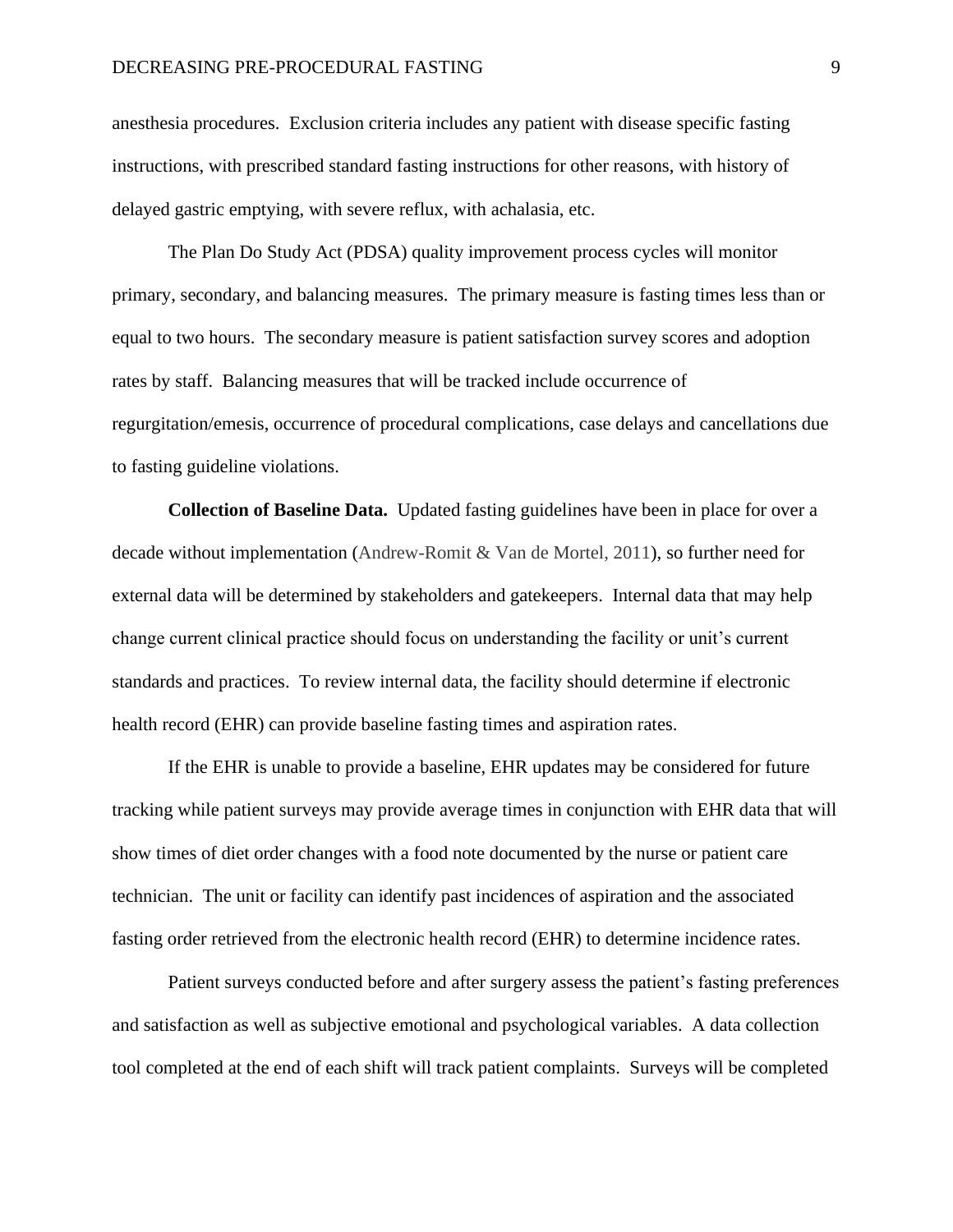with prescribers, nurses, and leadership to identify any knowledge gaps and identify concerns regarding barriers to implementation. The Standards and Measures hospital-wide council has been identified as a potential source of baseline data.

Surveys in the planning stage are important for the organization realize potential to increase patient satisfaction as evidenced by survey scores that may increase reimbursement. A low survey score impacts a hospital's bottom line with a bad reputation and limiting funding received by Medicare. With many organizations moving towards value-based care that improves quality of care as defined by the Affordable Care Act, compliance with patient preference for fasting guidelines will decrease discomfort and anxiety without increasing risk for pulmonary aspiration. Before implementation, the facility should build a key driver program, process map, conduct a failure mode, and effects analysis.

### **Phase IV: Implementation – Linking Evidence to Action**

Phase IV will move the evidence into action with several necessary steps in a wellplanned and executed implementation of the evidence-based change. All interprofessional team members including EBP mentors to support sustainable change should be sought out and approvals obtained for the project. Key checkpoints in the PDSA processes will be completed to assess results and adjust for failures.

**Stakeholders***.*In selecting inter-professional collaborators, the roles that should be represented on the multidisciplinary stakeholder team include patients, patient family liaisons, nurses, patient care technicians, and physicians, surgeons, and anesthesiologists because "effective interpersonal collaborative practice involves a partnership between a team of health professionals and client in a participatory, collaborative and coordinated approach to shared decision-making around health and social issues" (Orchard et. al, 2017, p. 22). It is important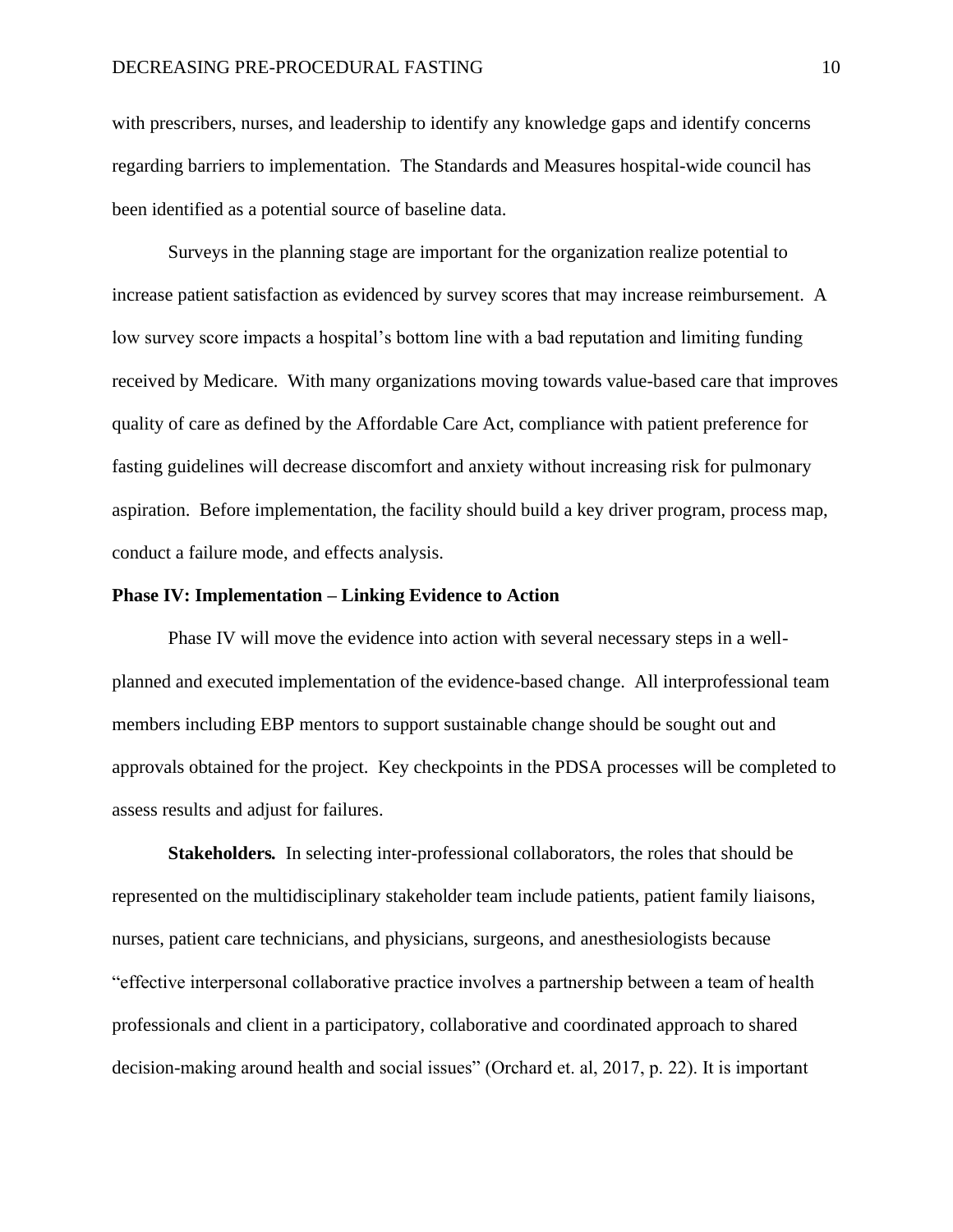that these roles are represented on the team because the development of relationships between these parties will improve communication.

Educating providers and improving team communication should improve patient advocacy. Therefore, inclusion of food services, dieticians and nutritionists is important for success as these team members play an important role in implementing inpatient diet orders and providing education to patients. Operations, operations managers, and quality data analysts as project management team members should also be included to ensure successful implementation.

The project leader will keep the project on track, keep stakeholders informed, ensure that the new fasting guidelines have fidelity, and evaluate outcomes for validity and accuracy. EBP projects must be owned by all stakeholders to improve patient satisfaction and move the project forward. Developing relationships and improving communication between these key stakeholders may lead to improved patient advocacy and satisfaction.

Since individual and systemic interventions are needed implement evidence-based guidelines (Dang et al., 2015), informal and formal medical and administrative leaders are other stakeholders that are essential in assessing organization readiness and must allow or grant permissions by creating a culture that allows change. Review of several successful quality improvement projects implementing updated fasting policies reveals that successful pilot projects had dedicated action from health system leaders in promoting the scale and spread of effective innovation as this can generate interest, excitement, and commitment from stakeholders with conceptual clarity and a well-defined strategy (Shaw et al., 2018). Unit or organizational specific allies and champions should be identified and may include best practice champions or EBP mentors, professional associations, networks, and administrative leadership (Dang et al.,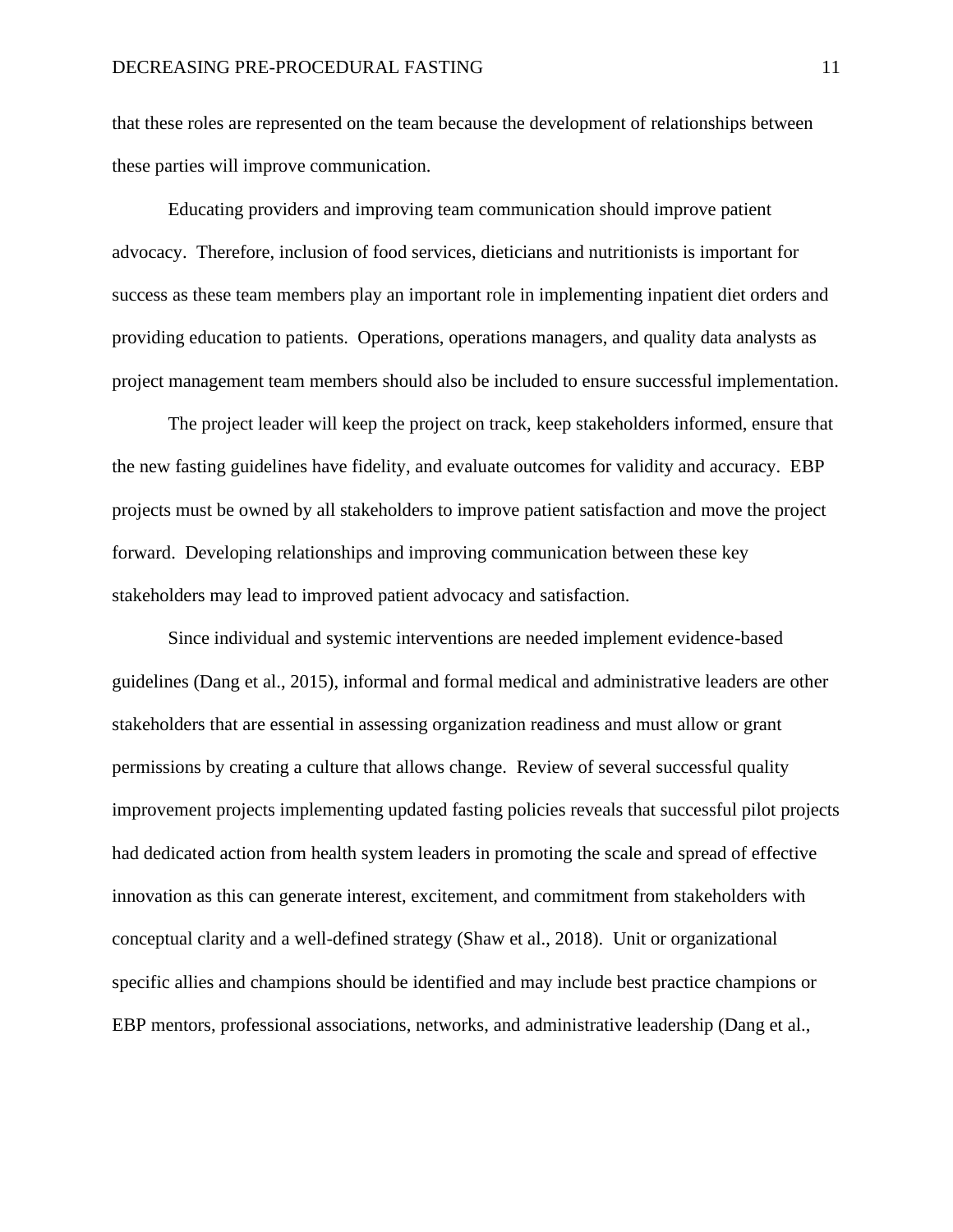2015). The key to quality improvement success involves leadership promoting innovation, spread and scale.

**Interventions**. Several interventions have been identified to ensure success of the project and have been summarized in the chart below. Inventions specific to inpatients undergoing anesthesia include improving preoperative instruction points, creating a pre-anesthesia diet order, and educating staff. Since inpatients are given instructions by a multidisciplinary team, there is a need to identify all possible written and verbal sources of pre-op instructions and update all outdated sources including but not limited to hospital website, EHR, pre-recorded phone messages, and handouts. Patient family liaisons will review documents for clarity. These steps ensure patient understanding of updated fasting guidelines. Additionally, a pre-anesthesia diet order differentiated from standard clear liquid diet will allow for approved preoperative fasting foods to be delivered automatically at 0600 with breakfast. This new diet is integrated into the EHR as an order set that will cancel other diet order if applied. If NPO is searched, order to be titled "NPO at 0800 for operating room (OR)" or "case after 10AM." Finally, education will be provided to improve staff understanding of updated guidelines and interventions such as updating providers on EHR changes.

> **Anticipated Barriers to Standardizing Implementation**. Unit specific barriers to implementation such as knowledge gaps, lack of protocols, and lack of buy-in is addressed through previously mentioned interventions. Large turnover of medical students has been identified as a barrier to institutionalizing guidelines (Nye et al., 2019), so preventative interventions will be implemented. Due to large turnover of medical students, education focused on nurses to be effective advocates for patients will be key to this plan as nurses educate medical students. Additionally, knowledge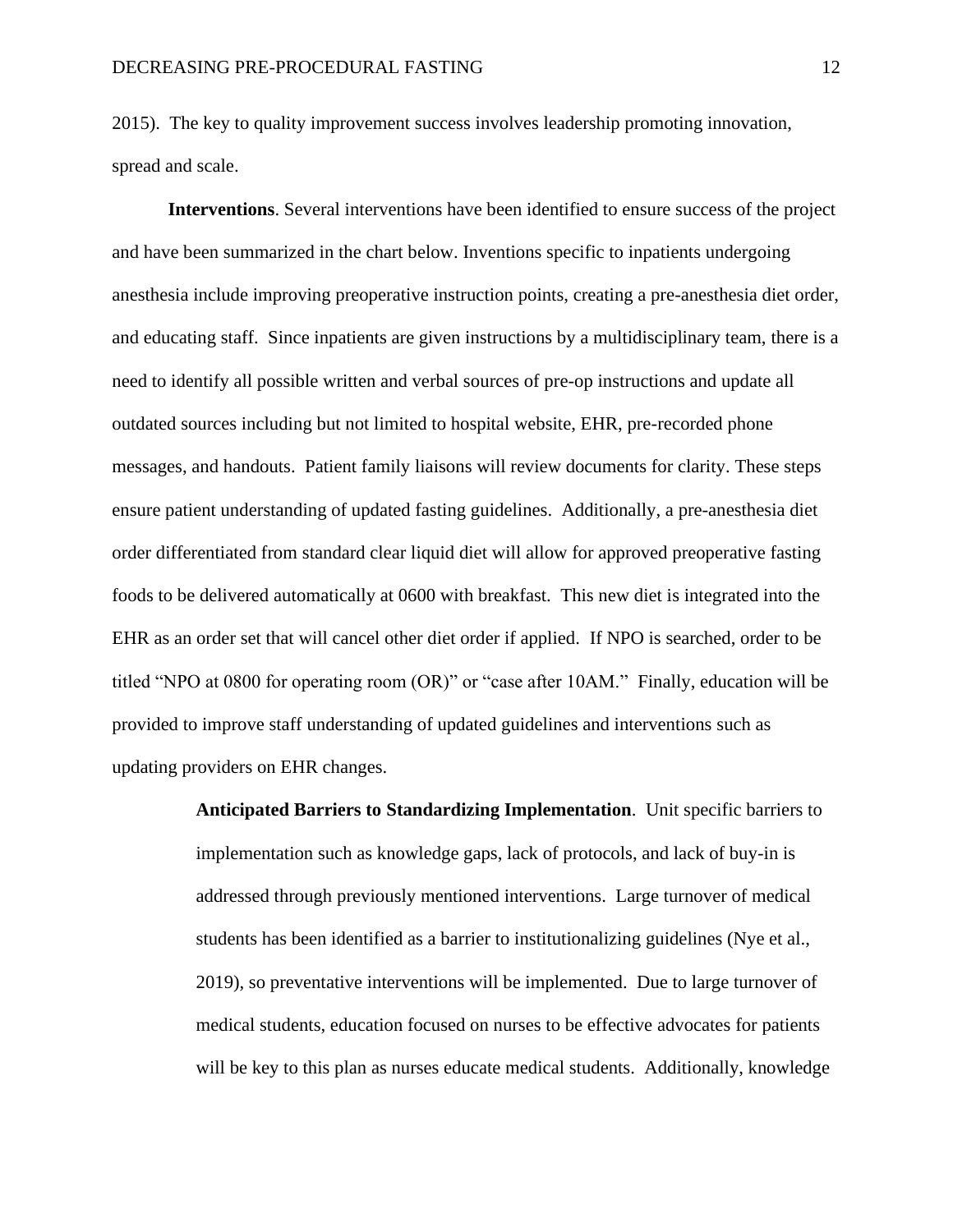level and occurrences will be reassessed ongoing until a system is in place that can be addressed by individual units. Educational efforts include on-boarding lectures, visual aid reminders, tip sheets in team workrooms, prospective reminder pages, patient satisfaction surveys, and email updates.

### **Phase V: Outcomes Evaluation**

Phase V of Stetler's Model will merge with PDSA timelines as the final data collection for the project evaluation is conducted including a review of the project processes and if project goals were achieved. The primary outcome is the percentage of inpatients with reduced fasting times ideally less than four hours (Isserman et al., 2019; Newton et al., 2017; Nye et al., 2019) and statistical measures will show the impact of interventions and differentiate special cause variation from common cause variation. The secondary outcomes include review of aspiration rates to ensure there is not a spike in adverse procedural events attributable to a more liberal fasting regimen, tracking delays and cancellations rate due to violations in fasting guidelines, and percentage of patients that receive the pre-anesthesia diet compared to those that received the traditional nothing by mouth (NPO) after midnight diet order (Nye et al., 2019). Balancing measures of patient emotional and psychological perceptions of fasting times, comfort, hunger, thirst, etc. will be tracked with Press Ganey patient surveys. Secondary outcomes and balancing measure data will be reviewed by Quality Improvement team and stakeholders monthly.

To evaluate effectiveness of an intervention, a statistical control chart will be utilized as a graphical representation of the descriptive statistics for the specific quantitative measurements selected for the change process. Primary outcome data will be collected weekly but charted monthly. The control chart will measure the impact of interventions and differentiate variation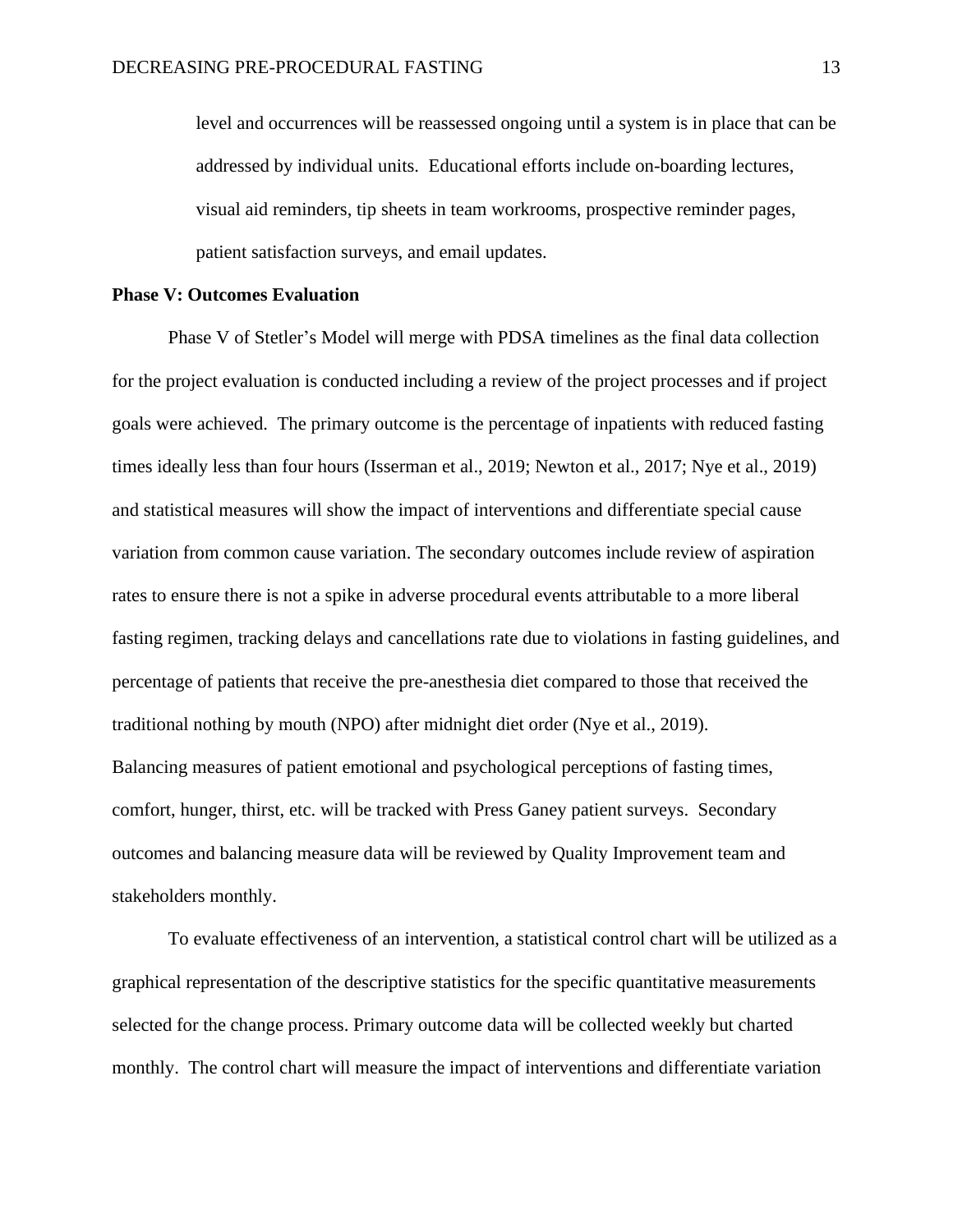by tracking the following data points: time on the horizontal axis, the process measured on the horizontal axis, and the mean is the center line representing average fasting times with upper and lower control limits shown. Proportions will be used to describe diet order secondary measure (Nye et al., 2019). A specific cause is considered when any of the following are true: a trend of six consecutive increasing/decreasing data points, a shift of eight consecutive data points in one direction (this would establish a baseline), alternating points, or data points are outside the limits (Issmerman et al., 2019; Newton et al., 2017).

Malloch and Porter-O'Grady (2015) state that assessment and evaluation review the process innovation and effectiveness of evidence. The value outcomes for the project should include increased Press Ganey scores, decreased patient complaints, and no reported increase incidents of aspiration after the evidence-based intervention. Numbers before and after implementation will be compared. The effective and seamless interface of knowledge creation, practice expertise, clinical values, care culture, clinical dynamics, and provider practices are important for the change process implementation phases especially the outcome, impact and evaluation (Malloch & Porter-O'Grady, 2015). If these elements do not allow for enacting this change process, education geared towards care providers (hospital leaders, physicians, anesthesiology, and nurses) will be the focus in the organization to facilitate some positive impact on this topic.

**Costs/Benefits**. Existing personnel will be the key resource needed to conduct surveys, educate staff, and perform data analysis from the EHR. Utilizing current staff to assume these responsibilities will save on costs. If practitioners implement updated fasting guidelines, a risk/cost analysis may be performed over the longer term to determine if reported incidences of aspiration increased hospital care and length of stay costs.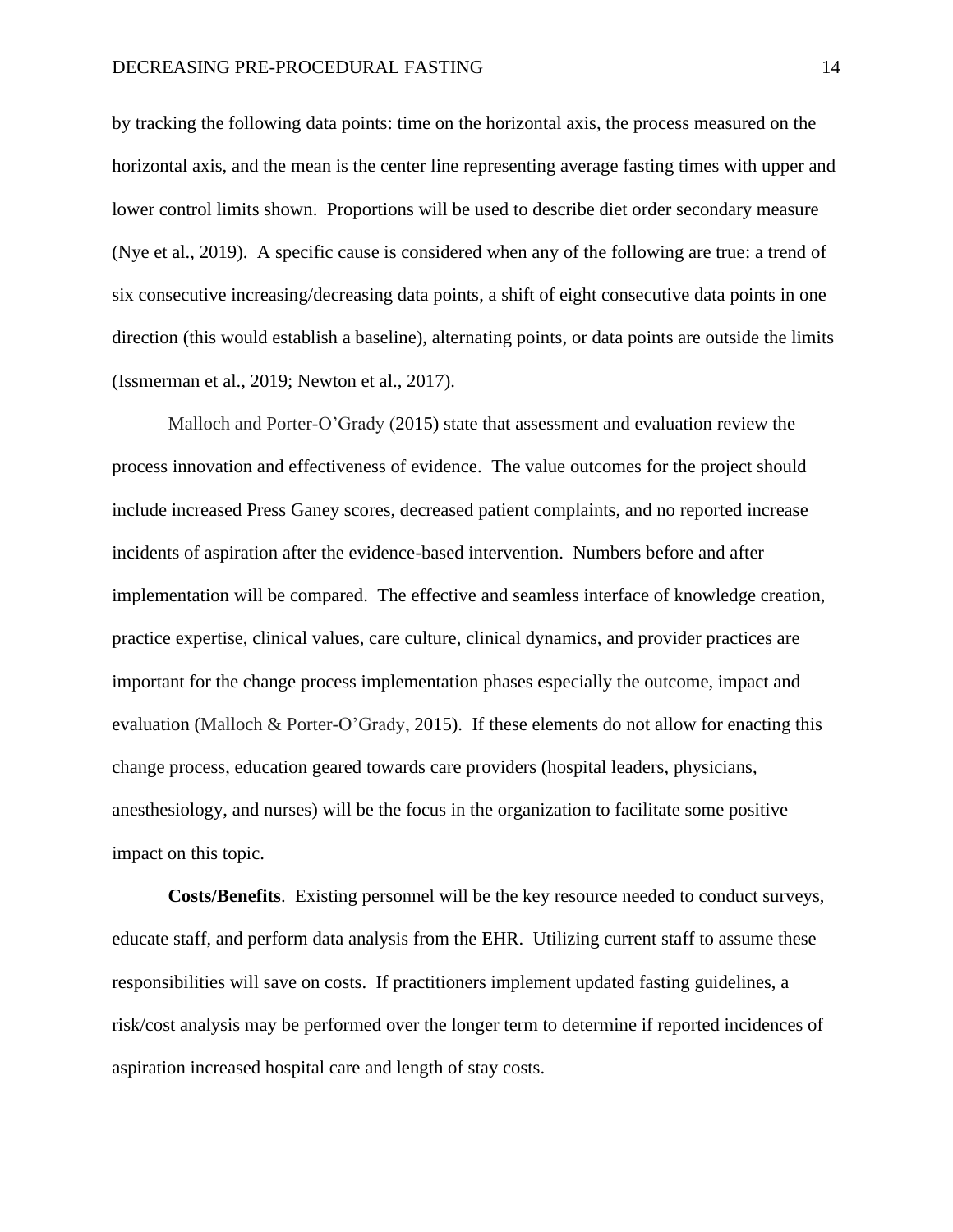### **Recommendations**

Involvement of the multidisciplinary team makes the implementation of this project a success to achieve the quality improvement goal of experienced clear liquid fasting times (CLFT) less than or equal two hours in over 60% of eligible patients within one year of pilot interventions. While convincing every physician to make changes to standard practice may be a difficult task, secondary aims will show improved adoption rates by staff and increased patient satisfaction. Balancing measures will not show increased occurrences of regurgitation/emesis, occurrences of procedural complications, case delays and cancellations due to fasting guideline violations.

### **Dissemination**

The success of the project within the pilot group through interdisciplinary collaboration will allow leadership that wants organizational culture to promote innovation, scale and spread to choose taking the evidence-based intervention system-wide. The well-defined quality improvement strategy may be successfully implemented by other units taking into consideration differences in unit needs. Key departmental differences that must be accounted for knowledge of guidelines, perceptions of barriers to implementation, and various interventions that can be implemented. For example, inpatient units receive a new diet order and outpatient units offer fluids on arrival. The focus of the initiative was aligning local clinical practice with national guidelines, improving patient-center care, and accelerating change within the Magnet environment that helps the organization maintain requirement to remain Magnet-recognized organization.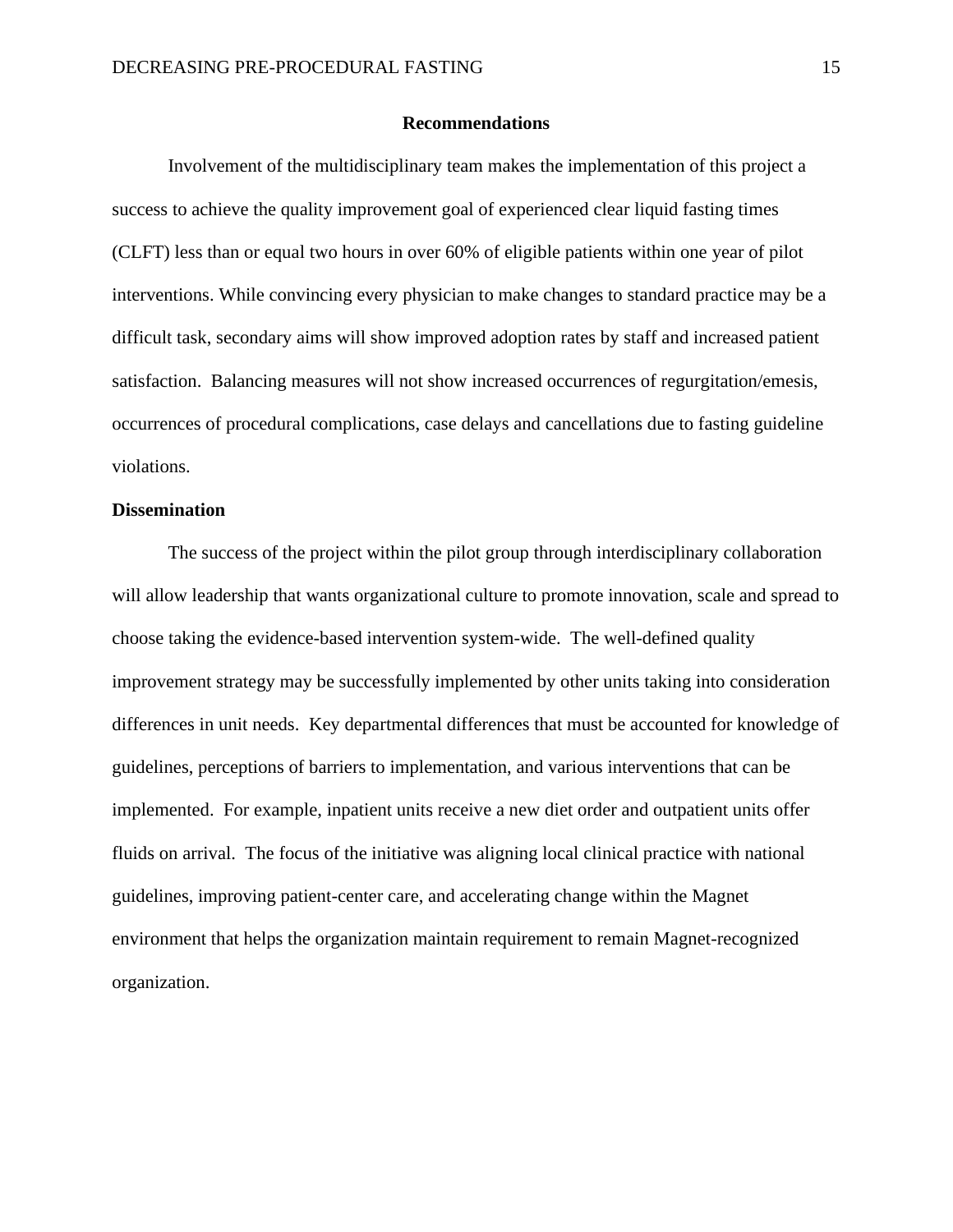### References

- American Society of Anesthesiologists Committee. (2011). Practice guidelines for preoperative fasting and the use of pharmacologic agents to reduce the risk of pulmonary aspiration: application to healthy patients undergoing elective procedures: an updated report by the American Society of Anesthesiologists Committee on Standards and Practice Parameters. *Anesthesiology*, *114*(3), 495-511. https://doi.org/10.1097/ALN.0b013e3181fcbfd9
- Anderson, M. and Comrie, R. (2009). Adopting preoperative fasting guidelines. *AORN Journal, 90*(1), 73-80.<https://doi.org/10.1016/j.aorn.2009.01.026>
- Andrew-Romit, J., & Van de Mortel, T. (2011). Ritualistic preoperative fasting: is it still occurring and what can we do about it? *ACORN: The Journal of Perioperative Nursing in Australia*, *21*(1), 14–19.
- Brady MC, Kinn S, Ness V, O'Rourke K, Randhwawa N, & Stuart P. (2009). Preoperative fasting for preventing perioperative complications in children. *Cochrane Database of Systematic Review*s, N. PAG. https://doi.org/10.1002/14651858.CD005285
- Brady, M.C., Kin, S., Stuart, P., and Ness, V. (2003). Preoperative fasting for adults to prevent perioperative complications. *Cochrane Database of Systematic Reviews*, *2003* (4), 1-125. https://doi.org/10.1002/14651858.CD004423

Carey, S., & Hogan, S. (2021). Failure in Systems and Culture: Barriers That Prevent Implementation of Evidence-Based Fasting Times for Patients in the Acute Care Setting. *JPEN. Journal of parenteral and enteral nutrition*, *45*(5), 933–940. <https://doi.org/10.1002/jpen.1961>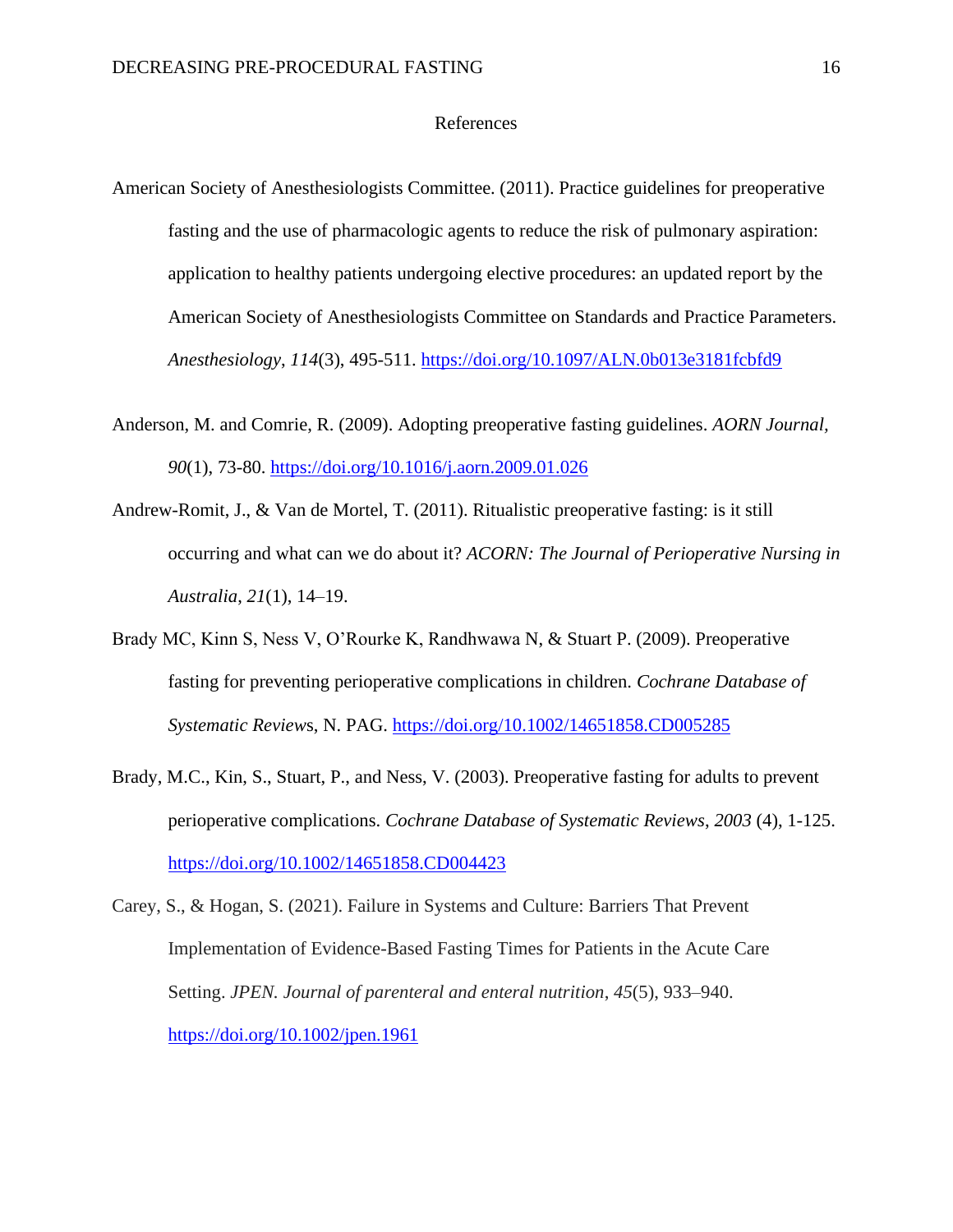Dang, D., Melnyk, B.M., Fineout-Overholt, E., Yost, J., Cullen, L., Cvach, M., Larabee, J.H., Rycroft-Malone, J., Schultz, A.A., Stetler, C.B., & Stevens, K.R. (2015). Models to Guide Implementation and Sustainability of Evidence-Based Practice. In B.M. Melnyk & E. Fineout-Overholt, *Evidence-based Practice in Nursing and Healthcare: A Guide to Best Practice.* (3<sup>rd</sup> Ed.). Philadelphia, PA: Wolters Kluwer. (pp. 425-481).

- Dang, D., Melnyk, B.M., Fineout-Overholt, E., Ciliska, D., DiCenso, A., Cullen, L., Cvach, M., Larrabee, J., Rycroft-Malone, J., Schulz, A., Stetler, S., & Stevens, K. (2015). Models to Guide Implementation and Sustainability of Evidence-Based Practice. In B.M. Melnyk & E. Fineout-Overholt, *Evidence-based Practice in Nursing and Healthcare: A Guide to Best Practice*. (3rd Ed.). Philadelphia, PA: Wolters Kluwer. (pp. 274-315).
- Dang, D., Melnyk, B.M., Fineout-Overholt, E., Yost, J., Cullen, L., Cvach, M., Larabee, J.H., Rycroft-Malone, J., Schultz, A.A., Stetler, C.B., & Stevens, K.R. (2015). Models to Guide Implementation and Sustainability of Evidence-Based Practice. In B.M. Melnyk & E. Fineout-Overholt, *Evidence-based Practice in Nursing and Healthcare: A Guide to Best Practice.* (3<sup>rd</sup> Ed.). Philadelphia, PA: Wolters Kluwer. (pp. 425-481).
- Green, S. M., Leroy, P. L., Roback, M. G., Irwin, M. G., Andolfatto, G., Babl, F. E., Barbi, E., Costa, L. R., Absalom, A., Carlson, D. W., Krauss, B. S., Roelofse, J., Yuen, V. M., Alcaino, E., Costa, P. S., Mason, K. P., & International Committee for the Advancement of Procedural Sedation (2020). An international multidisciplinary consensus statement on fasting before procedural sedation in adults and children. *Anaesthesia*, *75*(3), 374–385.
- Isserman, R., Elliott, E., Subramanyam, R., Kraus, B., Sutherland, T., Madu, C., & Stricker, P. A. (2019). Quality improvement project to reduce pediatric clear liquid fasting times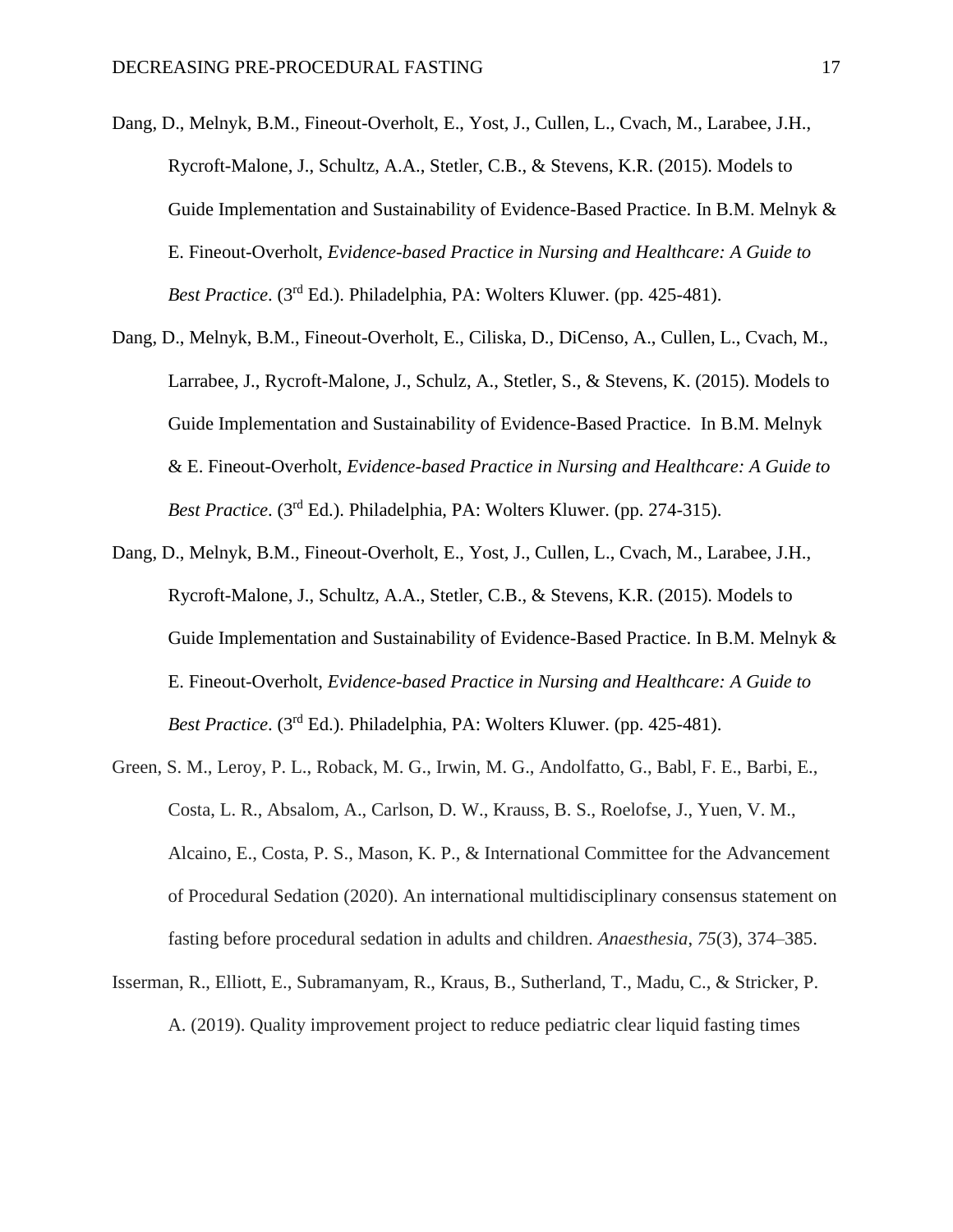prior to anesthesia. *Pediatric anesthesia*, *29*(7), 698–704.

<https://doi.org/10.1111/pan.13661>

- Lin, F.-T., Lin, T.-R., Liao, C.-W., & Chen, S.-H. (2017). A systematic review and meta-analysis of the pros and cons of consuming liquids preoperatively*. Journal of Nursing*, *64*(4), 79- 88. https://doi.org/10.6224/JN.000057
- Malloch, K. and Porter-O'Grady, T. (2015). A Partnership in Advancing Best Practice and High Quality Care. In B.M. Melnyk & E. Fineout-Overholt, *Evidence-based Practice in Nursing and Healthcare: A Guide to Best Practice*. (3rd Ed.). Philadelphia, PA: Wolters Kluwer. (pp. 399-424).
- Millar, E. (2009). Reducing the impact of preoperative fasting on patients. *Kai Tiaki Nursing New Zealand, 15*(5), 16-18.
- Millard, R.L.R., Reimer-Kirkham, S., & Reimer-Kent, J. (2018). Canadian cardiovascular nurses' knowledge, practice and advocacy role in promoting evidence-based preprocedural fasting guidelines. *Canadian Journal of Cardiovascular Nursing*, *28*(2), 11- 18.
- Newton, R., Stuart, G. M., Willdridge, D. J., & Thomas, M. (2017). Using quality improvement methods to reduce clear fluid fasting times in children on a preoperative ward. *Pediatric anesthesia*, *27*(8), 793–800.<https://doi.org/10.1111/pan.13174>
- Noba, L., & Wakefield, A. (2019). Are carbohydrate drinks more effective than preoperative fasting: A systematic review of randomized controlled trials. *Journal of Clinical Nursing (John Wiley & Sons, Inc.)*, *28*(17/18), 3096-3116. https://doi.org/10.1111/jocn.14919